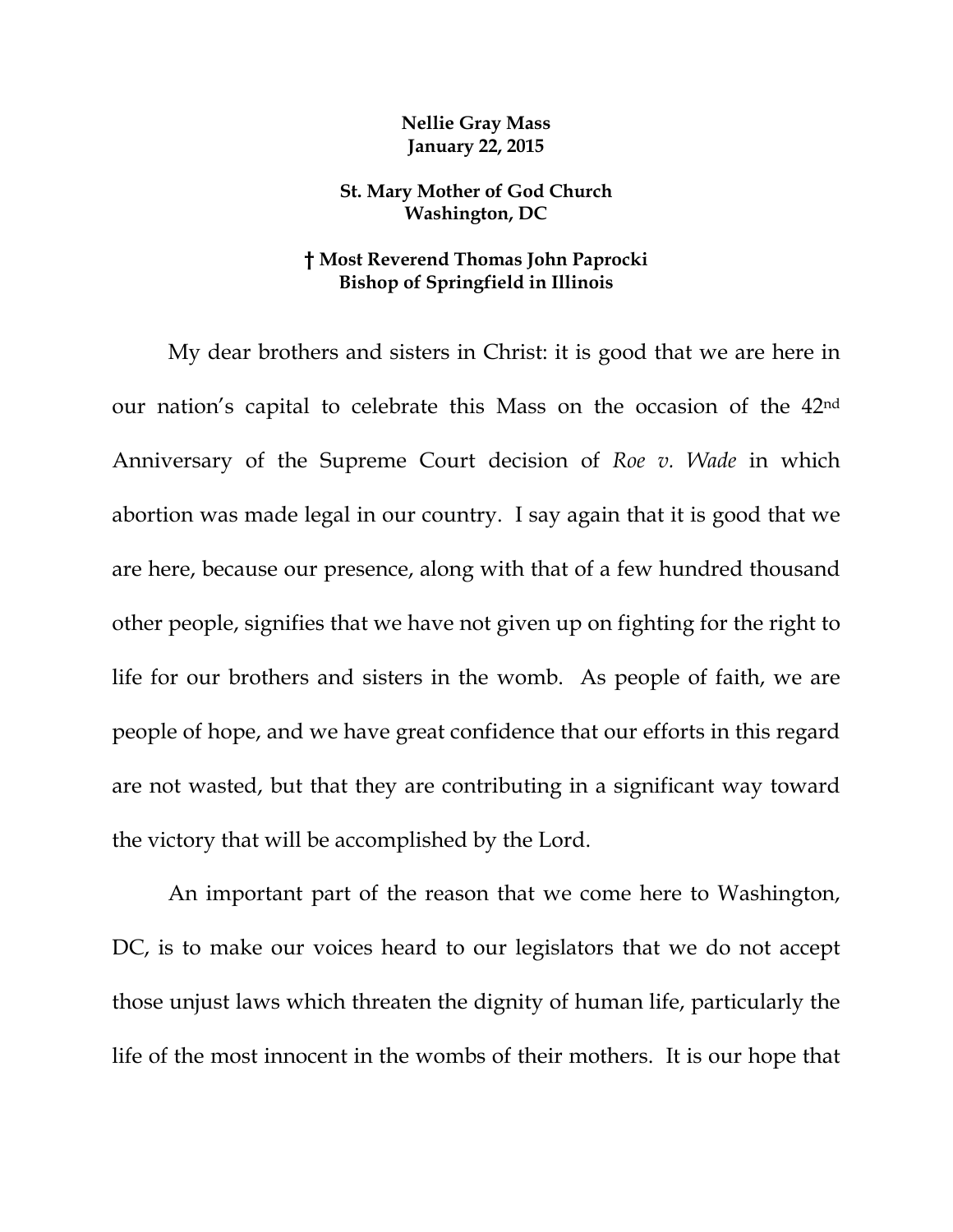our voices will bring about a conversion of heart to those who continue to support these laws. We pray that the truth of the goodness of every human life will result in the overturning of these laws so that all might have the opportunity to experience this great gift of life which we so thoroughly enjoy.

At the same time, however, we must be aware that there is far more to this problem that a set of unjust laws. Some might think that if *Roe v. Wade* was overturned, the problem would go away. We know better than that. To focus all of our energy simply on changing these laws would be to adopt a Band-Aid approach to the issue, a strategy which only deals with one part of the problem without getting at the underlying causes of the problem.

In his recent address to members of the Diplomatic Corps accredited to the Holy See, Pope Francis offered a helpful reflection which gets at the heart of the underlying problem of many of the tragic situations that we are facing in our world. He drew upon the recent celebration of Christmas as a lens through which to view our present circumstances. He said the following: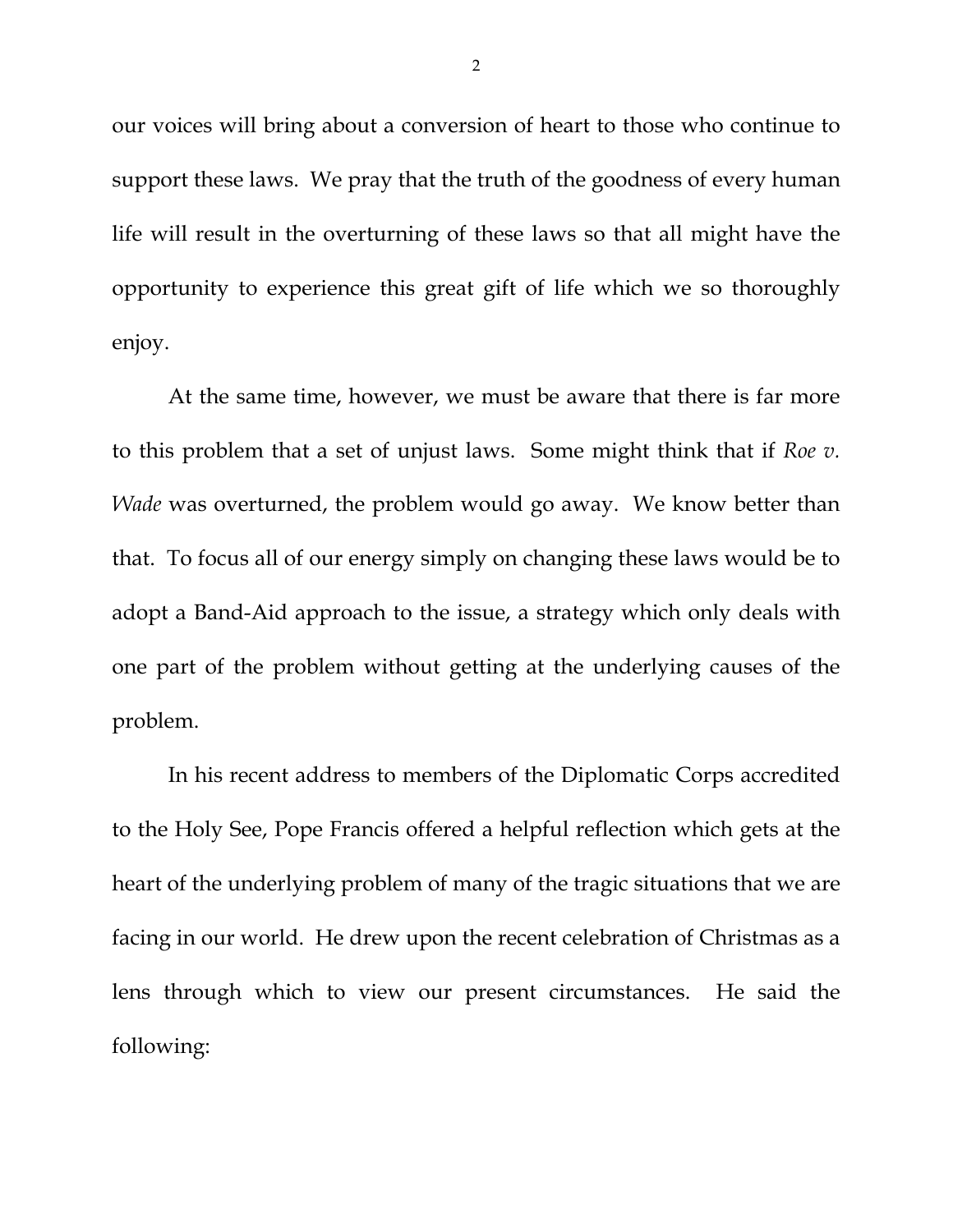The Christmas stories themselves show us the hardened heart of a humanity which finds it difficult to accept the Child. From the very start, he is cast aside, left out in the cold, forced to be born in a stable since there was no room in the inn (cf. Lk 2:7). If this is how the Son of God was treated, how much more so is it the case with so many of our brothers and sisters! Rejection is an attitude we all share; it makes us see our neighbor not as a brother or sister to be accepted, but as unworthy of our attention, a rival, or someone to be bent to our will. This is the mindset which fosters that "throwaway culture" which spares nothing and no one: nature, human beings, even God himself. It gives rise to a humanity filled with pain and constantly torn by tensions and conflicts of every sort.1

The Holy Father goes on to use this theme of the "throwaway culture" to speak of the many ways in which human lives have been affected by this mindset, from terrorism and violence to the treatment of the sick and elderly.

 In an address in 2013 to a group of medical professionals, he connected the idea of this throwaway culture to abortion, saying that the mindset behind this culture "enslaves the hearts and minds of so many" and that it "asks for the elimination of human beings, especially if they are physically or socially weaker."2

 In his address to the Diplomatic Corps, the pope highlights how the mindset behind this throwaway culture can be seen in the figure of King Herod who, feeling threatened by this child "orders all the children of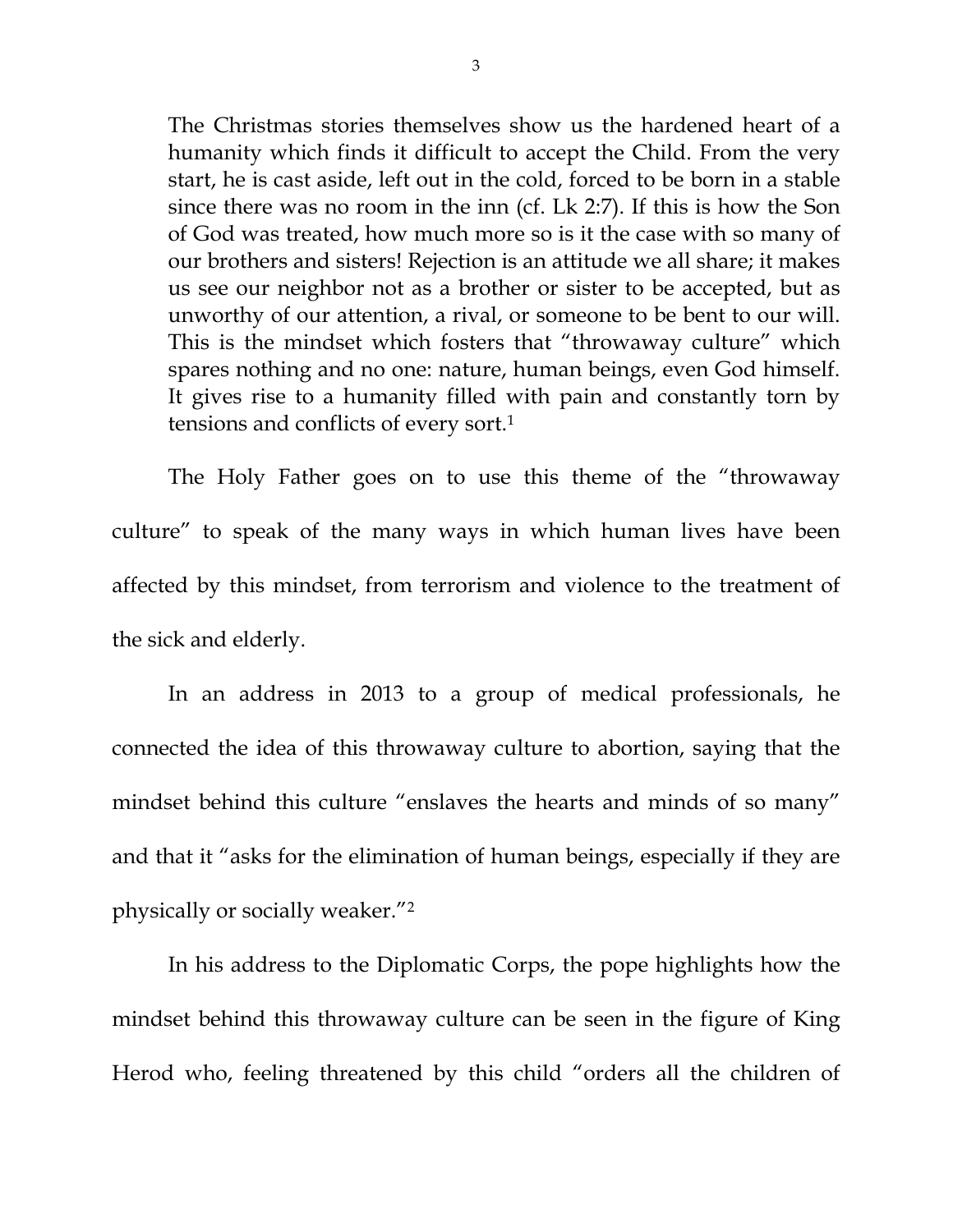Bethlehem to be killed." It is therefore fitting for us to be celebrating this Votive Mass for the Holy Innocents, for their fate and the fate of more than 55 million children killed in the United States alone by abortion is the result of a failed leadership which disregards the dignity of human life.

 As the Holy Father so clearly describes, what we are up against is more than just a set of laws, but an entire culture that challenges the dignity of human life at its many levels, especially the unborn. Our task, then, is to strive to change not only laws, which is important, but also to work to change the culture in which we find ourselves.

 Healing the culture is no small task. It requires a change in how we view human beings around us and it requires a change of heart for an entire society, not just a set of lawmakers. Admittedly, this sounds like an extremely difficult, if not impossible, prospect. It is in moments like this, though, that we must draw upon our faith, the faith which reminds us that "for God all things are possible" (Matthew 19:26). From this assurance of the Lord's promise to aid us and the confidence that life will reign victorious, we push forward with renewed energy.

 Last September, at our convocation of priests in the diocese, one of our main speakers was Father Robert Spitzer, a very intelligent and

4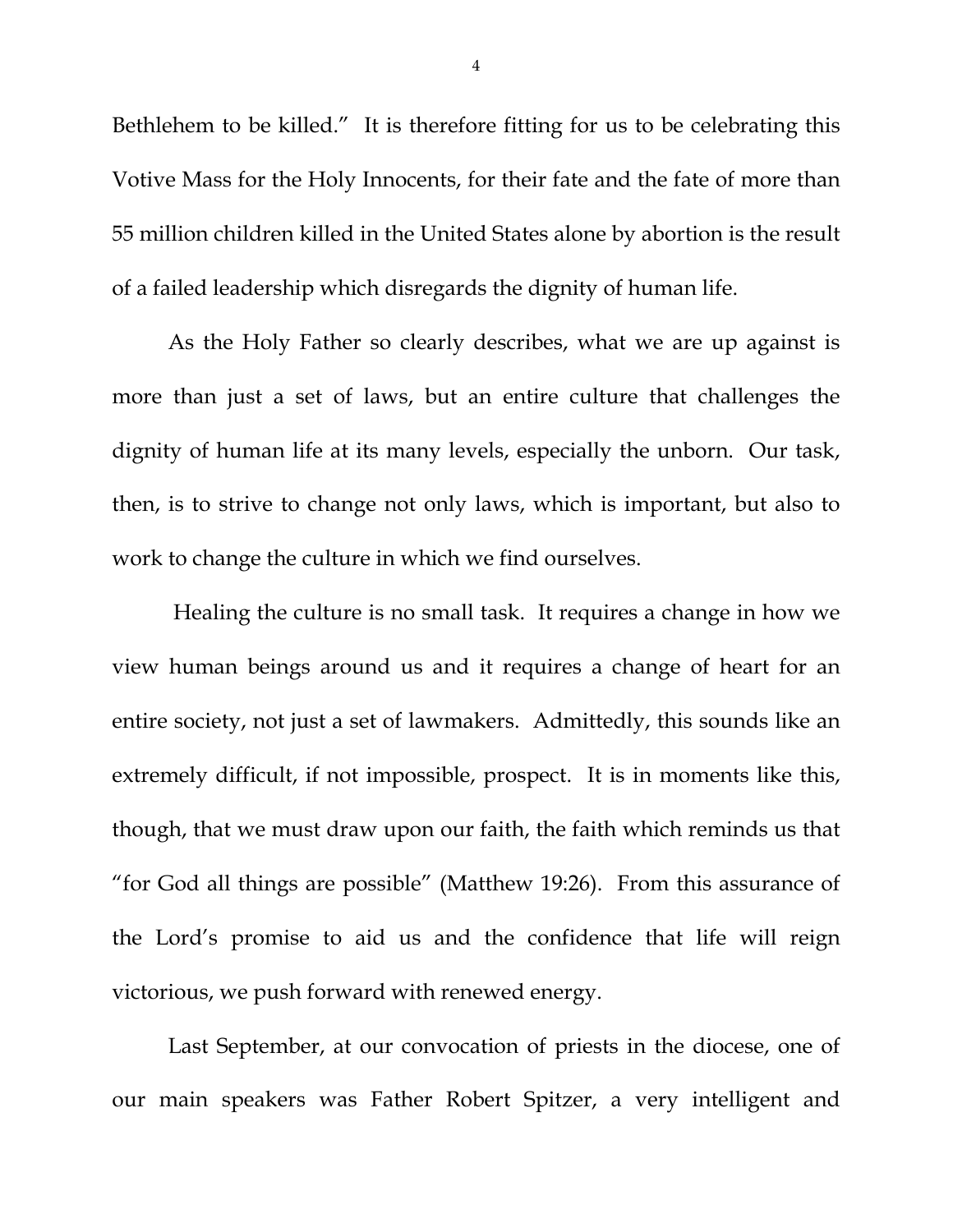dynamic Jesuit priest. One of his main points was that in order to effect change at various levels, an important thing to focus on is the culture. He mentioned that the best plans for change will be ineffective if the culture in which those changes are proposed is not open to those changes.

 Father Spitzer emphasized the importance of focusing on the youth as the target audience when addressing the culture, as they will have the greatest opportunity to effect long-term changes in the culture. This is one of the reasons that our gathering here in Washington DC is so encouraging because it is dominated by so many young people. You are committed to the cause of life and are determined to remain steadfast in fighting for the movement from a throwaway culture to a culture of life in which not only *laws* protect the dignity of human life at every stage, but in which *hearts* understand and believe in that precious gift.

 As you return to your homes, it will be critical that you continue the fight for life by constantly seeking to find ways to heal the culture. This begins be looking at ourselves and seeing ways in which we may not be respecting the dignity of ourselves or those around us. We are invited to overcome the temptation to buy in to the materialistic and self-centered culture in which we live and to turn our eyes and our hearts to those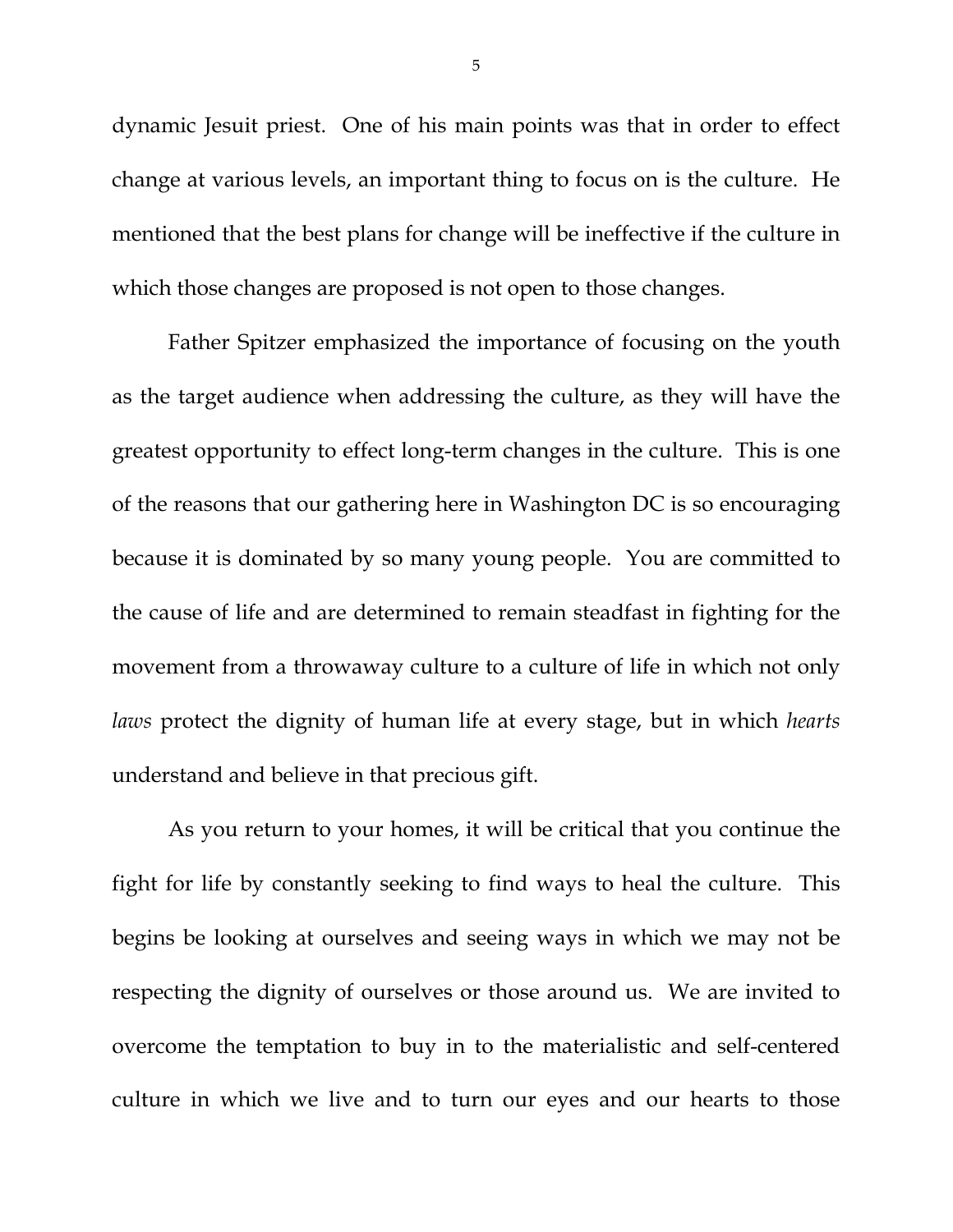around us, especially those from whom we shy away or who are pushed away by society.

 As difficult as it might be to load a bus and ride overnight to march in less than ideal weather, it will be even more difficult to live your faith every day in a culture that is often indifferent, and indeed sometimes hostile to that faith. Being faced with a challenge did not deter the saints from pushing forward, for they took very seriously the words that Jesus gave to His disciples at the Sermon on the Mount, where He told them: "Blessed are you when they insult you and persecute you and utter every kind of evil against you [falsely] because of me. Rejoice and be glad, for your reward will be great in heaven" (Matthew 5:11-12). Neither should we be deterred, for that same promise is given to us as we are sent out to be ambassadors for change in our throwaway culture.

 At this Mass, we remember the inspiring legacy of Nellie Gray, the founder of the March for Life. Her commitment not to stand idly by as innocent lives were violently being taken through the horrific practice of abortion has resulted not only in the continued growth of this annual event, but has been an instrument by which thousands, if not millions of people in our country have pledged not to remain silent as long as this